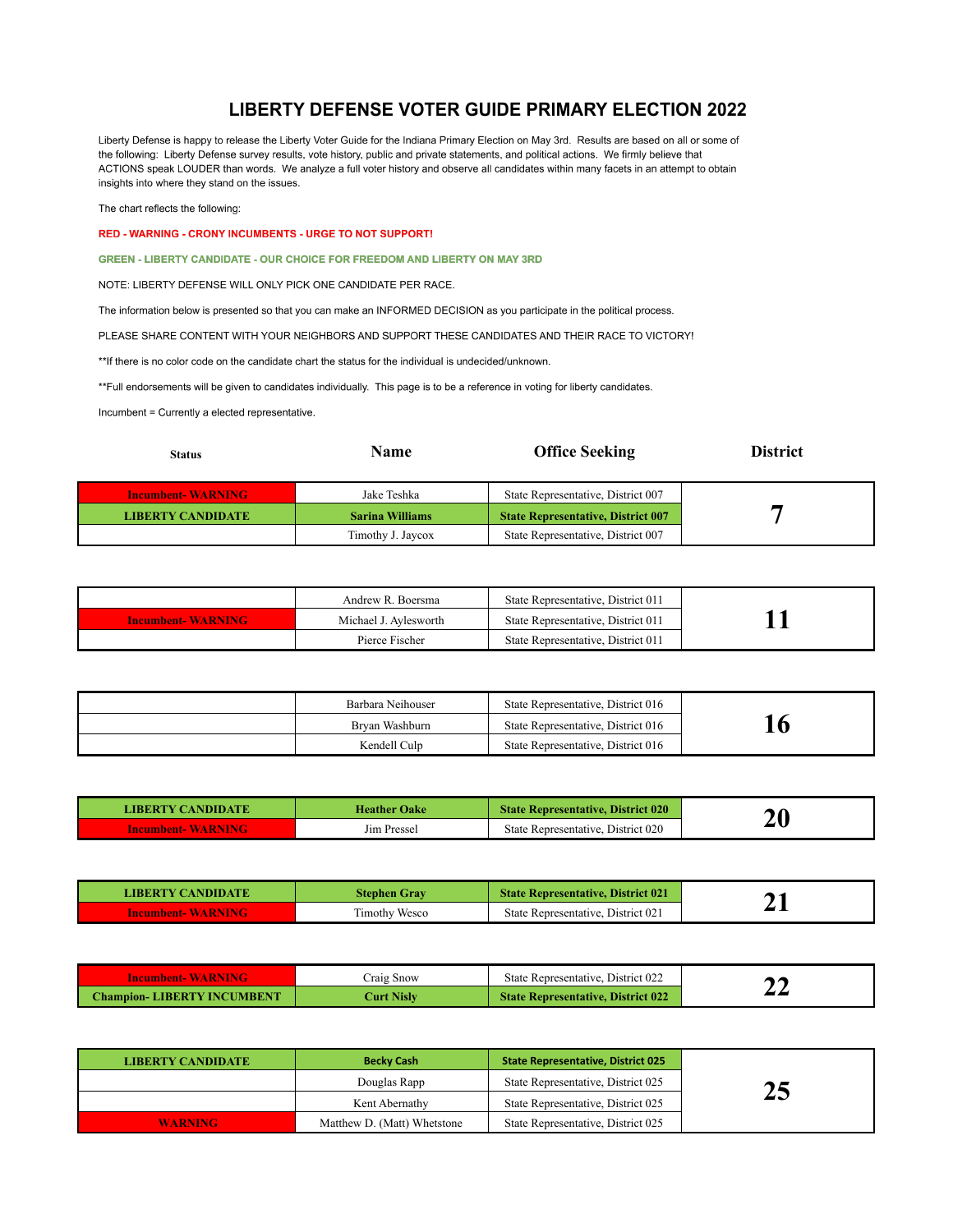| Чass<br>Jam                    | $\sim$ $\sim$ $\sim$<br>$\frac{1}{2}$ District $\frac{1}{2}$<br>State<br>…ntative<br>-Renre |  |
|--------------------------------|---------------------------------------------------------------------------------------------|--|
| m.<br>$\sim$<br>ım<br>- Radice | $\sim$<br>District 2<br>state<br>sentative<br>-Repre                                        |  |

| LIBERTY CANDIDATE        | Andy Lvons    | State Representative. District 031    |  |
|--------------------------|---------------|---------------------------------------|--|
| <b>Incumbent-WARNING</b> | Ann Vermilion | District 031<br>State Representative. |  |

| <b>LIBERTY CANDIDATE</b> | <b>Fred Glynn</b> | <b>State Representative, District 032</b> |    |
|--------------------------|-------------------|-------------------------------------------|----|
|                          | Paul G. Nix       | State Representative, District 032        | ⌒⌒ |
|                          | Suzie Jaworowski  | State Representative, District 032        |    |

| <b>LIBERTY CANDIDATE</b> | <b>Brittany (Bridges) Kloer</b> | <b>State Representative, District 033</b> | ,, |
|--------------------------|---------------------------------|-------------------------------------------|----|
| <b>Incumbent-WARNING</b> | John (J. D.) Prescott           | State Representative, District 033        | ◡◡ |

| $\sqrt{2}$<br>Jale<br>: Basham | District 034<br>State<br>: Representative. |  |
|--------------------------------|--------------------------------------------|--|
| Dillon<br>Susan                | District 034<br>State<br>: Representative. |  |

|                          | Mark J. Genda         | State Representative, District 041        |  |
|--------------------------|-----------------------|-------------------------------------------|--|
| <b>LIBERTY CANDIDATE</b> | <b>Richard Bagsby</b> | <b>State Representative, District 041</b> |  |
|                          | Shane Weist           | State Representative, District 041        |  |

| Incumbent                | Bruce Borders  | State Representative, District 045 |  |
|--------------------------|----------------|------------------------------------|--|
| <b>Incumbent-WARNING</b> | Jeff Ellington | State Representative, District 045 |  |

| <b>Incumbent-WARNING</b> | John Young           | State Representative, District 047        |                             |
|--------------------------|----------------------|-------------------------------------------|-----------------------------|
| <b>LIBERTY CANDIDATE</b> | <b>Luke Campbell</b> | <b>State Representative, District 047</b> | $\mathbf{A}^{\prime\prime}$ |
|                          | Robb Greene          | State Representative, District 047        |                             |
|                          | Scott C. Strother    | State Representative, District 047        |                             |

| Incumbent- WARNING- | Daniel J.<br>J. (Dan) Leonard | State Representative, District 050        |    |
|---------------------|-------------------------------|-------------------------------------------|----|
| LIBERTY CANDIDATE.  | Lorissa Sweet                 | <b>State Representative, District 050</b> | ЭU |

|                          | Betsy Mills<br>Bobbi Plummer<br>Cory Criswell<br>Gayla Taylor | State Representative, District 054<br>State Representative, District 054<br>State Representative, District 054<br>State Representative, District 054 | 54 |
|--------------------------|---------------------------------------------------------------|------------------------------------------------------------------------------------------------------------------------------------------------------|----|
|                          | Heather Carie                                                 | State Representative, District 054                                                                                                                   |    |
|                          | Joshua D. Gillmore                                            | State Representative, District 054                                                                                                                   |    |
| <b>LIBERTY CANDIDATE</b> | <b>Melissa Meltzer</b>                                        | <b>State Representative, District 054</b>                                                                                                            |    |
|                          | Nansi Custer                                                  | State Representative, District 054                                                                                                                   |    |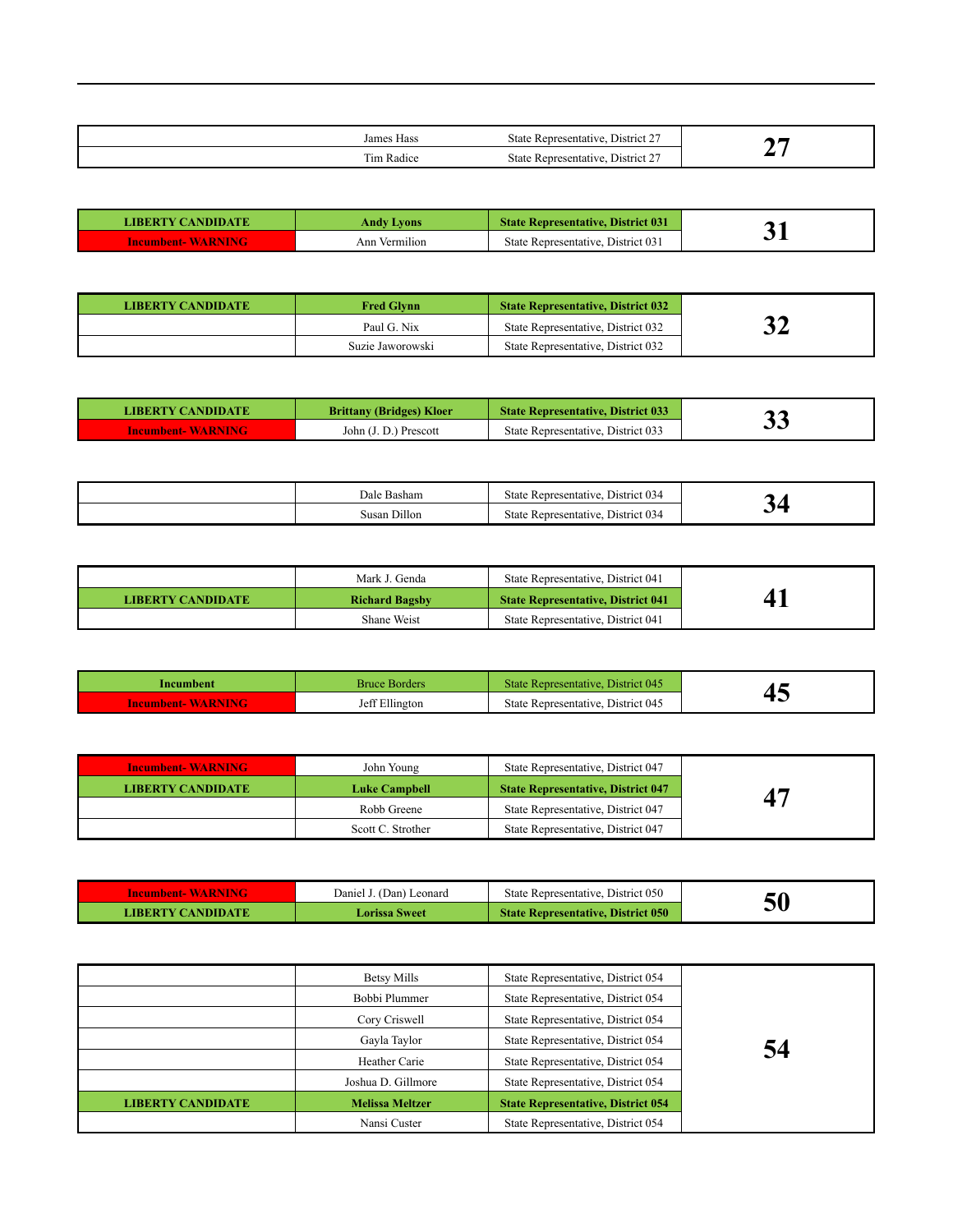|                          | Curtis M. Ward    | State Representative, District 055 |    |
|--------------------------|-------------------|------------------------------------|----|
|                          | David Welsh       | State Representative, District 055 |    |
|                          | John R. Moton     | State Representative, District 055 | ວວ |
| <b>LIBERTY CANDIDATE</b> | Lindsay Patterson | State Representative, District 055 |    |

| <b>Incumbent-WARNING</b> | <b>Brad Barrett</b> | State Representative. District 056        |    |
|--------------------------|---------------------|-------------------------------------------|----|
| LIBERTY CANDIDATE        | Mark A. Pierce      | <b>State Representative, District 056</b> | JС |

|                          | Craig Haggard        | State Representative, District 057        |  |
|--------------------------|----------------------|-------------------------------------------|--|
| <b>LIBERTY CANDIDATE</b> | Melinda K. Griesemer | <b>State Representative, District 057</b> |  |
|                          | Rob Stiles           | State Representative, District 057        |  |

| w | ∟auer<br>Rvan<br>.             | District 059<br>. Representative<br>state    |  |
|---|--------------------------------|----------------------------------------------|--|
|   | .<br>(Bill)<br>Nash<br>Vıllıam | District 059<br>state<br>Representative<br>. |  |

| <b>LIBERTY CANDIDATE</b> | <b>Brittany Carroll</b> | <b>State Representative, District 060</b> |    |
|--------------------------|-------------------------|-------------------------------------------|----|
| <b>Incumbent-WARNING</b> | Peggy Mayfield          | State Representative. District 060        | 60 |

|                   | <b>Dave Hall</b>     | State Representative. District 062 |              |
|-------------------|----------------------|------------------------------------|--------------|
| LIBERTY CANDIDATE | Greg (No Bull) Knott | State Representative, District 062 | $\mathbf{0}$ |

| × | <b>Chris Mav</b> | District 06:<br>State<br>e Representative |     |
|---|------------------|-------------------------------------------|-----|
|   | John<br>.ee      | District 065<br>State<br>Representative   | - - |

| <b>Incumbent-WARNING</b> | Edward D. (Ed) Clere  | State Representative. District 072        |    |
|--------------------------|-----------------------|-------------------------------------------|----|
| <b>LIBERTY CANDIDATE</b> | Jackie Bright Grubbs  | <b>State Representative, District 072</b> | 74 |
|                          | Thomas M. (Tom) Jones | State Representative, District 072        |    |

| <b>Bob Carmony</b>           | State Representative, District 073 |   |
|------------------------------|------------------------------------|---|
| <b>Edward K. Comstock II</b> | State Representative, District 073 | w |
| <b>Jennifer Meltzer</b>      | State Representative, District 073 |   |

| LIBERTY CANDIDATE        | Sean Selbv         | State Representative. District 078 | 70 |
|--------------------------|--------------------|------------------------------------|----|
| <b>Incumbent-WARNING</b> | <b>Tim O'Brien</b> | State Representative, District 078 | æ  |

| Incumbent-WARNING | <b>Matthew S. Lehman</b> | State Representative, District 079        | 70 |
|-------------------|--------------------------|-------------------------------------------|----|
| LIBERTY CANDIDATE | <b>Russ Mounsey</b>      | <b>State Representative, District 079</b> |    |